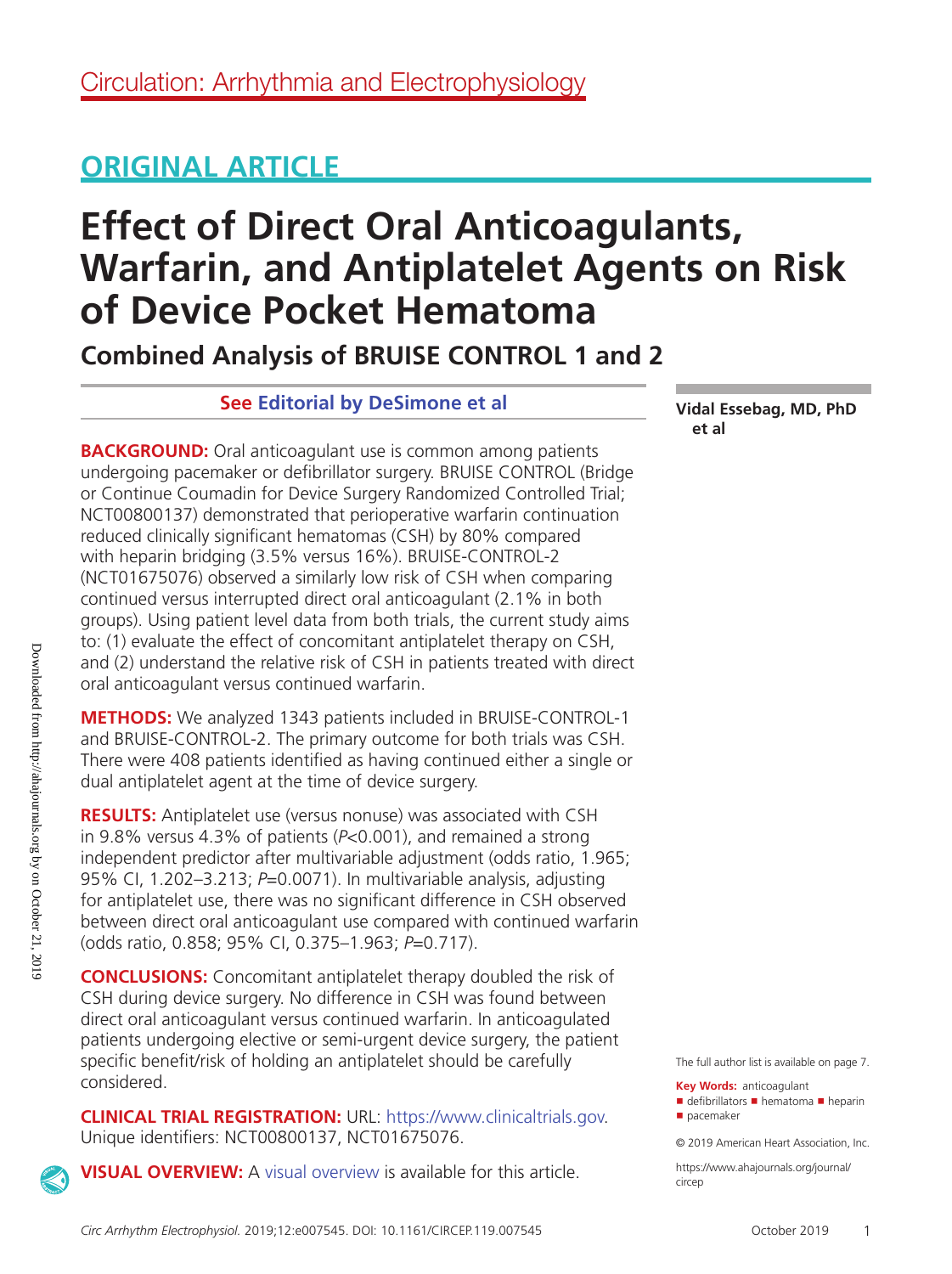## **WHAT IS KNOWN?**

- Oral anticoagulant use is common among patients undergoing pacemaker or defibrillator surgery.
- Hematomas associated with pacemaker or defibrillator surgery are associated with an increased risk of reoperation, hospitalization duration, and serious device infection.

## **WHAT THE STUDY ADDS?**

- Concomitant antiplatelet use in anticoagulated patients undergoing device surgery is associated with a 2-fold increase in the risk of clinically significant hematoma.
- In patients undergoing elective or semi-urgent device surgery, efforts should be made to hold the antiplatelet if no absolute indication.
- Either strategy of direct oral anticoagulant (interrupted or continued) versus continued warfarin during device surgery is acceptable in terms of avoiding clinically significant hematomas.

**H** ighly varying incidences of device pocket hematomas have been observed in recent studies ranging from 1.2% when no anticoagulant is present, 2.3% to 6.5% on continued warfarin therapy, and 7% to 16% during heparin bridging.1–4 Hematomas associated with pacemaker or defibrillator surgery are not benign; they are associated with an increase in the risk of reoperation, increased hospitalization duration,5 and can extend the duration off anticoagulation.6,7 However, most important is their association with serious device infection. $8-14$  A clinically significant hematoma (CSH), defined as a hematoma that required reoperation or resulted in prolongation of hospitalization or required interruption of oral anticoagulation, was associated with an >7-fold increase in the subsequent risk of serious device infection in BRUISE CONTROL (Bridge or Continue Coumadin for Device Surgery Randomized Controlled Trial; BC-1).<sup>8</sup> If reintervention is required, the chance of infection is increased more than 15-fold.<sup>9,10</sup> Device hematomas are also associated with an increase in mortality as observed in population-based studies.5 In an effort to prevent CSHs, carefully considered periprocedural use of oral anticoagulant and antiplatelet management is of significant importance.<sup>15</sup>

The BC-1 trial demonstrated 80% fewer device pocket hematomas when surgery was performed without interruption of warfarin, compared with warfarintreated patients who had their anticoagulation interrupted and received heparin bridging (3.5% versus 16%, respectively).<sup>1</sup> BRUISE CONTROL-2 (BC-2)<sup>16</sup> subsequently evaluated the use of direct oral anticoagulants (DOACs) in patients with atrial fibrillation undergoing device surgery. The trial was terminated early due to futility, with no significant difference in CSH observed between the continued DOAC arm (2.1%; 95% CI, 0.9%–4.3%) and the patients in the interrupted DOAC arm (2.1%; 95% CI, 0.9%–4.3%; *P*=0.97).

In this current substudy, using patient-level data from the BC-1 and BC-2 trials, we evaluated the effect of concommitant antiplatelet use on CSH, and also sought to understand the relative risk of wound hematoma in patients treated with DOAC versus continued warfarin.

## **METHODS**

## **Study Design**

Details of BC-1 (URL: [https://www.clinicaltrials.gov.](http://www.clinicaltrials.gov) Unique identifier: NCT00800137) and BC-2 (URL: [https://www.](http://www.clinicaltrials.gov) [clinicaltrials.gov](http://www.clinicaltrials.gov). Unique identifier: NCT01675076) studies have been previously described.<sup>1,16</sup> This substudy included all patients who were randomized in BC-1 and BC-2. Both were multicenter single-blind randomized controlled trials. Institutional Review Board approval was obtained, and subjects in BC-1 and BC-2 gave informed consent. The data that support the findings of this study are available from the corresponding author on reasonable request.

## **Patients**

The study included 1343 patients: 681 patients from BC-1 and 662 patients from BC-2 (Figure 1). BC-1 enrolled patients with an annual predicted risk of thromboembolism of 5% or more, who were taking warfarin and were planned for elective cardiac implantable device surgery. BC-2 enrolled patients with nonrheumatic atrial fibrillation and  $\text{CHA}_{2} \text{DS}_{2}$ -VASc score ≥2, treated with a DOAC and who were planned for elective cardiac implantable device surgery.

## **Study Procedures**

BC-1 randomly assigned patients to continued warfarin treatment versus interrupted warfarin with bridging heparin or low molecular weight heparin. For patients in the continued warfarin arm, the international normalized ratio on the day of surgery was targeted to be 3.0 or lower, except for patients with one or more mechanical valves, for whom an international normalized ratio of 3.5 or less was permitted. Patients in the heparin bridging group discontinued warfarin 5 days before the procedure and started receiving full therapeutic doses of low molecular weight heparin or intravenous heparin 3 days before the procedure. The last dose of low molecular weight heparin was given the morning of the day before the procedure, and intravenous heparin was stopped at least 4 hours before surgery. Both were restarted 24 hours post procedure. Clopidogrel was stopped for 5 days before surgery in patients who had undergone implantation of a bare-metal stent more than 1 year previously. Clopidogrel was continued in patients with more recently implanted bare-metal stents and in patients with drug-eluting stents. The timing of reinitiation of clopidogrel therapy after device surgery was at the physician's discretion. Patients who were on aspirin continued without interruption.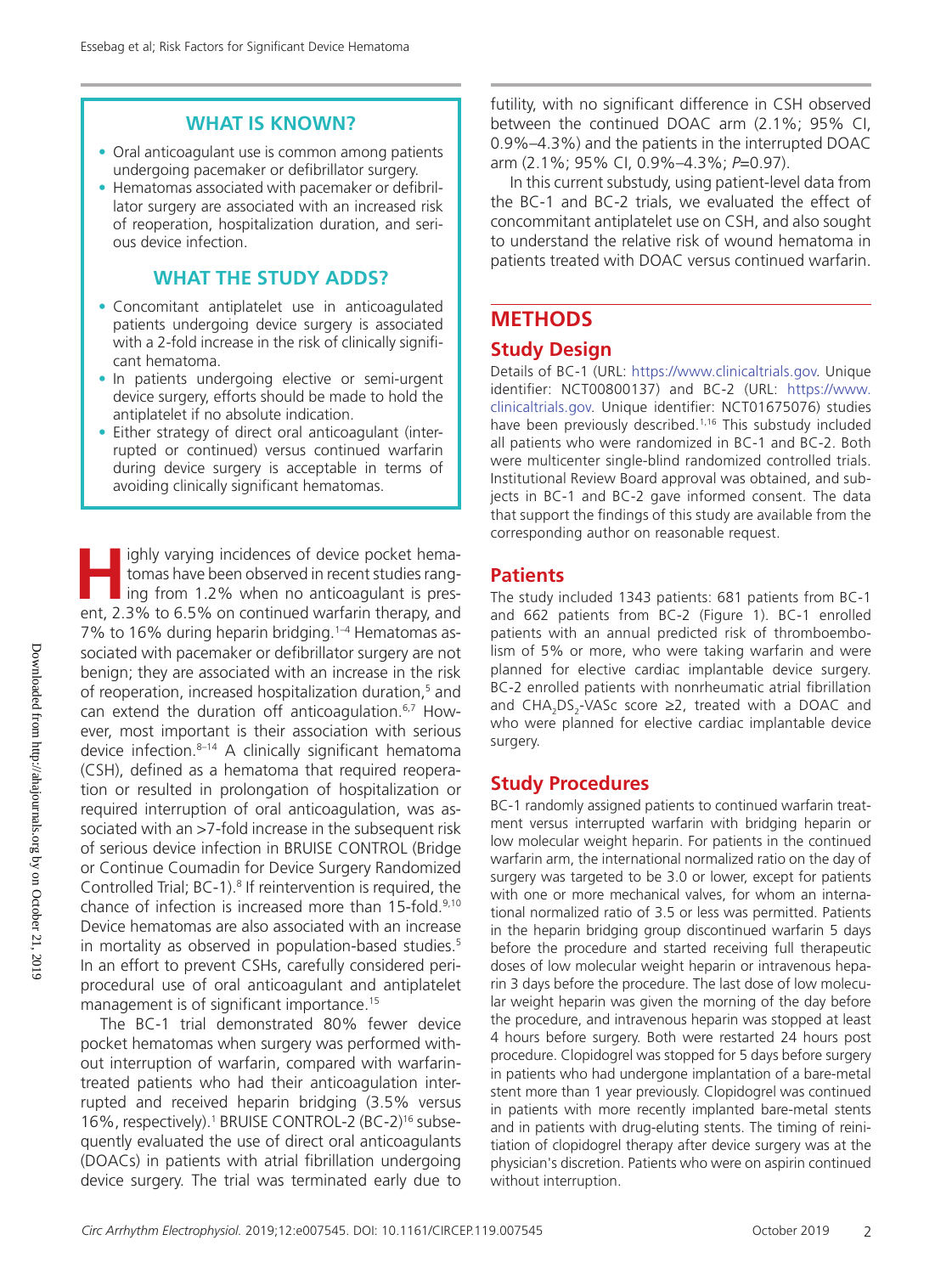

**Figure 1.** Flowchart of study patients included in the BRUISE CONTROL (Bridge or Continue Coumadin for Device Surgery Randomized Controlled Trial; BC) combined analysis based on presence or absence of single or dual antiplatelet medication. DOAC indicates direct oral anticoagulant.

BC-2 randomized patients to continued versus interrupted oral DOAC. In the continued arm, all patients continued their DOAC throughout the surgical period, and took their morning dose before surgery. In the interrupted arm, patients on rivaroxaban or apixaban discontinued drug after taking their last dose 2 days before surgery. Patients on dabigatran discontinued the drug at a time interval dependent on their glomerular filtration rate. All 3 drugs were resumed at the next regular dose timing ≥24 hours after end of surgery. Aspirin was continued in all patients with an indication for concomitant aspirin and DOAC therapy; other antiplatelet drugs were managed at the physician's discretion.

#### **Outcome Measures**

The primary outcome in BC-1 and BC-2 was CSH defined as a hematoma that required reoperation or resulted in prolongation of hospitalization or required interruption of oral anticoagulation. In both studies, 2 patient-care teams were identified at each center. One team had knowledge of the treatment assignment and was responsible for device implantation but was not involved in the follow-up evaluation or management of a CSH. The second team, which had no knowledge of the treatment assignment, was responsible for monitoring the wound during the initial hospitalization, at 1 to 2 weeks of follow-up, during any subsequent visits, and for diagnosing and making all decisions about the management of device pocket hematomas. Patients with CSH were followed until resolution.

## **Statistical Analysis**

Patients were stratified according to presence of an antiplatelet. Patients who had clopidogrel withheld for >5 days and were not on aspirin were not included in the antiplatelet group. Baseline demographics and procedural characteristics were summarized as means and SD and frequencies with percentage. The continuous variables were compared by *t* test or Wilcoxon rank-sum test, and the categorical variables were compared by  $\chi^2$ or fisher exact test. Primary and secondary outcomes were compared between treatment arms using the  $\chi^2$  test or fisher exact test. All outcomes were analyzed by intention to treat and included all randomized patients. A multivariable analysis for prespecified predictors of CSH was performed, and included BC-1/BC-2 study group, age, sex, de novo versus non-denovo surgery, body mass index, presence of diabetes mellitus, hypertension, duration of surgery, and presence of any antiplatelet agent. Variables with a *P* value of <0.05 were considered significant and retained

in the final model. Analyses were conducted using SAS software, version 9·4 (SAS Institute). A data and safety monitoring board oversaw both BC-1 and BC-2 studies.

## **RESULTS**

Of the 1343 patients included in the study (681 from BC-1 and 662 from BC-2), 408 patients (30.4%) were identified as being on at least one antiplatelet medication at the time of device surgery, and 935 patients were not (69.6%; Table 1). Of the patients on antiplatelet medication, 383/408 (93.9%) were on aspirin, 50/408 (12.3%) were on clopidogrel, and 25/408 (6.1%) were on both. There was no other type of antiplatelet drug used. Compared with patients without antiplatelet therapy, patients who were on an antiplatelet were younger  $(70.9\pm10)$  years versus  $73.5\pm9.4$  years), more likely to be male, have a diagnosis of cardiomyopathy, prior myocardial infarction, and be on a statin or a β-blocker (Table 1).

Operative details are presented in Table 2. Patients on antiplatelet medication were less likely to have device generator change only or de novo pacemaker implantation, but more likely to have de novo implantable cardioverter-defibrillator implantation. The duration of the procedure was longer in patients on antiplatelet medication, median 50 minutes (interquartile range, 30–80.5 minutes) compared with a median 41 minutes (interquartile range, 26–66 minutes) if no antiplatelet was present (*P*<0.001). Sandbag application postoperatively was more likely to occur if the patient was on an antiplatelet (9.3% versus 4.9%, *P*=0.003).

## **Outcomes**

The primary outcome of CSH occurred in 40/408 (9.8%) patients on an antiplatelet as compared to 40/935 (4.3%) who were not on an antiplatelet (*P*<0.001; Table 3). This was driven by significantly more hematomas requiring reoperation (2% versus 0.6%) and hematomas requiring interruption of oral anticoagulation (OAC; 9.1% versus 3.9%). In patients who were on dual antiplatelet therapy (DAPT), development of a CSH occurred in 2/25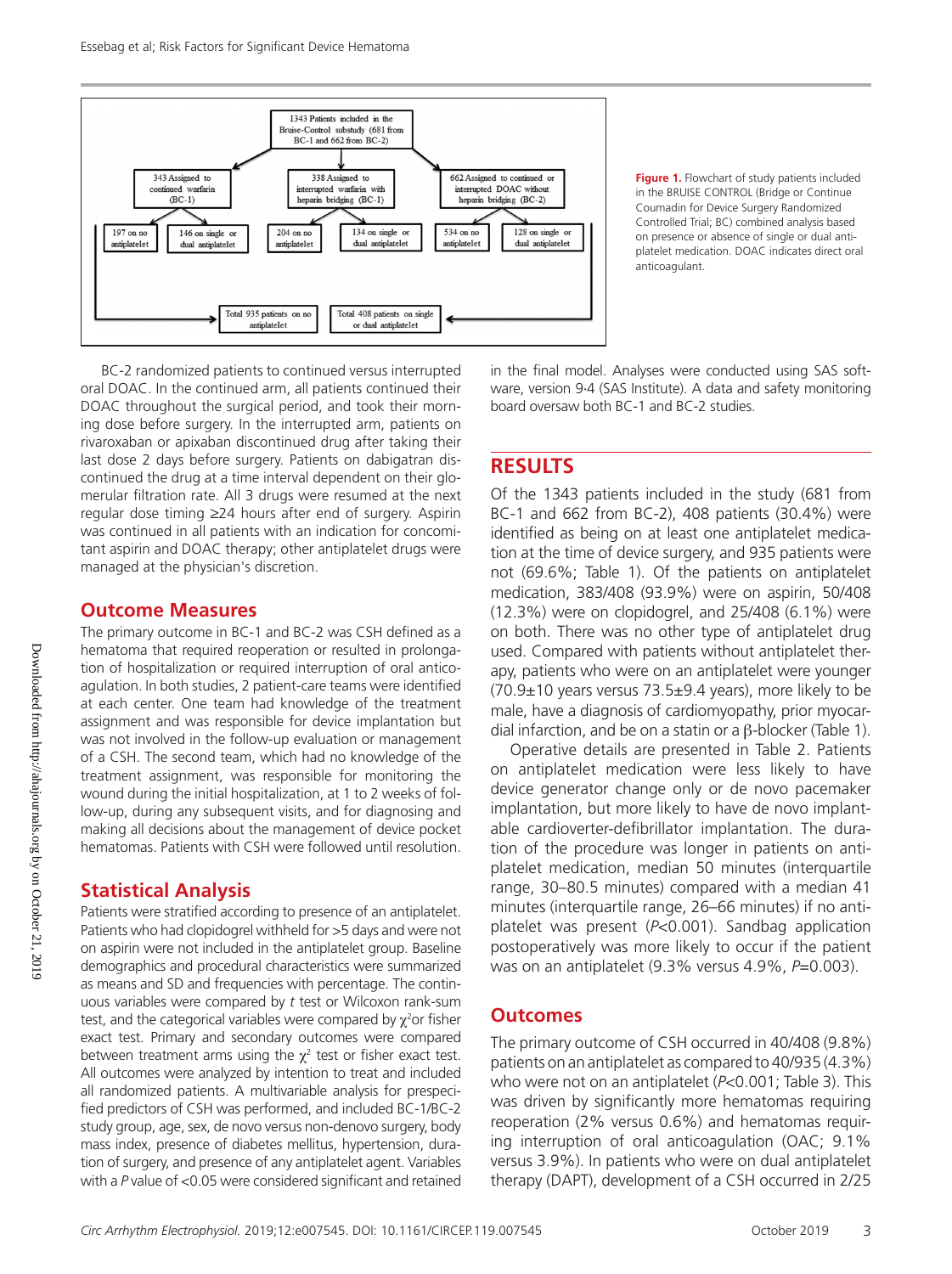#### **Table 1. Baseline Characteristics**

|                                                                                  | <b>No Antiplatelet</b><br>$(N=935)$ | <b>Single/Dual Antiplatelet</b><br>$(N=408)$ | P Value   |
|----------------------------------------------------------------------------------|-------------------------------------|----------------------------------------------|-----------|
| Age, y                                                                           | $73.5 + 9.4$                        | 70.9±10.0                                    | < 0.001   |
| Female sex                                                                       | 292 (31.2%)                         | 77 (18.9%)                                   | < 0.001   |
| Body mass index, kg/m <sup>2*</sup>                                              | $28.4 \pm 5.7$                      | $28.9 + 5.7$                                 | 0.061     |
| Medical history                                                                  |                                     |                                              |           |
| Stroke                                                                           | 132 (14.1%)                         | 61 (15.0%)                                   | 0.689     |
| Transient ischemic attack                                                        | 113 (12.1%)                         | 63 (15.4%)                                   | 0.094     |
| Peripheral embolus                                                               | 25 (2.7%)                           | 12 (2.9%)                                    | 0.783     |
| Hypertension                                                                     | 685 (73.3%)                         | 293 (71.8%)                                  | 0.583     |
| Diabetes mellitus                                                                | 320 (34.2%)                         | 168 (41.2%)                                  | 0.015     |
| Cardiomyopathy                                                                   | 474 (50.7%)                         | 292 (71.6%)                                  | < 0.001   |
| Prior myocardial infarction                                                      | 257 (27.5%)                         | 231 (56.6%)                                  | < 0.001   |
| CHA <sub>2</sub> DS <sub>2</sub> -VASc score                                     | $3.9 \pm 1.5$                       | $4.2 \pm 1.7$                                | 0.001     |
| Anticoagulant                                                                    |                                     |                                              |           |
| Dabigatran 110 mg twice daily                                                    | 94 (10.1%)                          | 30 (7.4%)                                    |           |
| Dabigatran 150 mg twice daily                                                    | 70 (7.5%)                           | 10(2.5%)                                     | < 0.001   |
| Rivaroxaban 15 mg once daily                                                     | 44 (4.7%)                           | 11(2.7%)                                     | < 0.001   |
| Rivaroxaban 20 mg once daily                                                     | 130 (13.9%)                         | 27 (6.6%)                                    |           |
| Apixaban 2.5 mg twice daily                                                      | 50 (5.4%)                           | 11(2.7%)                                     | < 0.001   |
| Apixaban 5 mg twice daily                                                        | 146 (15.6%)                         | 39 (9.6%)                                    |           |
| Warfarin                                                                         | 401 (42.9%)                         | 280 (68.6%)                                  | < 0.001   |
| Perioperative management+                                                        |                                     |                                              |           |
| Bridging heparin (during warfarin interruption)                                  | 204 (21.8%)                         | 134 (32.8%)                                  | < 0.001   |
| Continued warfarin                                                               | 197 (21.1%)                         | 146 (35.8%)                                  | < 0.001   |
| Direct oral anticoagulant (continued or interrupted<br>without heparin bridging) | 534 (57.1%)                         | 128 (31.4%)                                  | < 0.001   |
| Other medications                                                                |                                     |                                              |           |
| Aspirin                                                                          | Not applicable                      | 383 (93.9%)                                  | $\ddotsc$ |
| Clopidogrel continued                                                            | Not applicable                      | 50 (12.3%)                                   | $\cdots$  |
| Clopidogrel stopped ≥5 days before surgery                                       | $7(0.8\%)$                          | $3(0.8\%)$                                   | 1.000     |
| Statin                                                                           | 620 (66.3%)                         | 335 (82.1%)                                  | < 0.001   |
| <b>B-Blocker</b>                                                                 | 646 (69.1%)                         | 331 (81.1%)                                  | < 0.001   |
|                                                                                  |                                     |                                              |           |

Date are n (%), mean (SD) or n/N (%). BC indicates BRUISE CONTROL (Bridge or Continue Coumadin for Device Surgery Randomized Controlled Trial).

\*Variable only available for the BC-2 patients.

†Differing perioperative anticoagulation strategies according to BC-1 or BC-2.

(8%) as compared with 38/383 (9.9%) who were on a single antiplatelet agent (P=1.000). For secondary outcomes, there were more non-CSHs (7% versus 2.3%, *P*=0.010) and unscheduled outpatient visits for wound assessment (15.4% versus 7.5%, *P*<0.001) if the patient was on an antiplatelet at the time of device surgery.

In multivariable analysis adjusting for antiplatelet use, there was no difference in CSH between interrupted or continued DOAC versus continued warfarin (odds ratio [OR], 0.858; 95% CI, 0.375–1.963; *P*=0.7174; Figure 2). Antiplatelet agent use in addition to continued or interrupted OAC was a significant predictor of CSH (OR,

1.965; 95% CI, 1.202–3.213; *P*=0.0071). Other significant predictors of CSH development included a heparin bridging strategy versus continued warfarin (OR, 6.32; 95% CI, 3.212–12.434; *P*<0.0001), and a longer procedure duration (OR, 1.005; 95% CI, 1–1.01; *P*=0.0418). The presence of diabetes mellitus was protective against CSH (OR, 0.554; 95% CI, 0.327–0.941; *P*=0.0288).

## **DISCUSSION**

In this combined analysis of 2 large randomized trials, BC-1 and BC-2, the presence of antiplatelet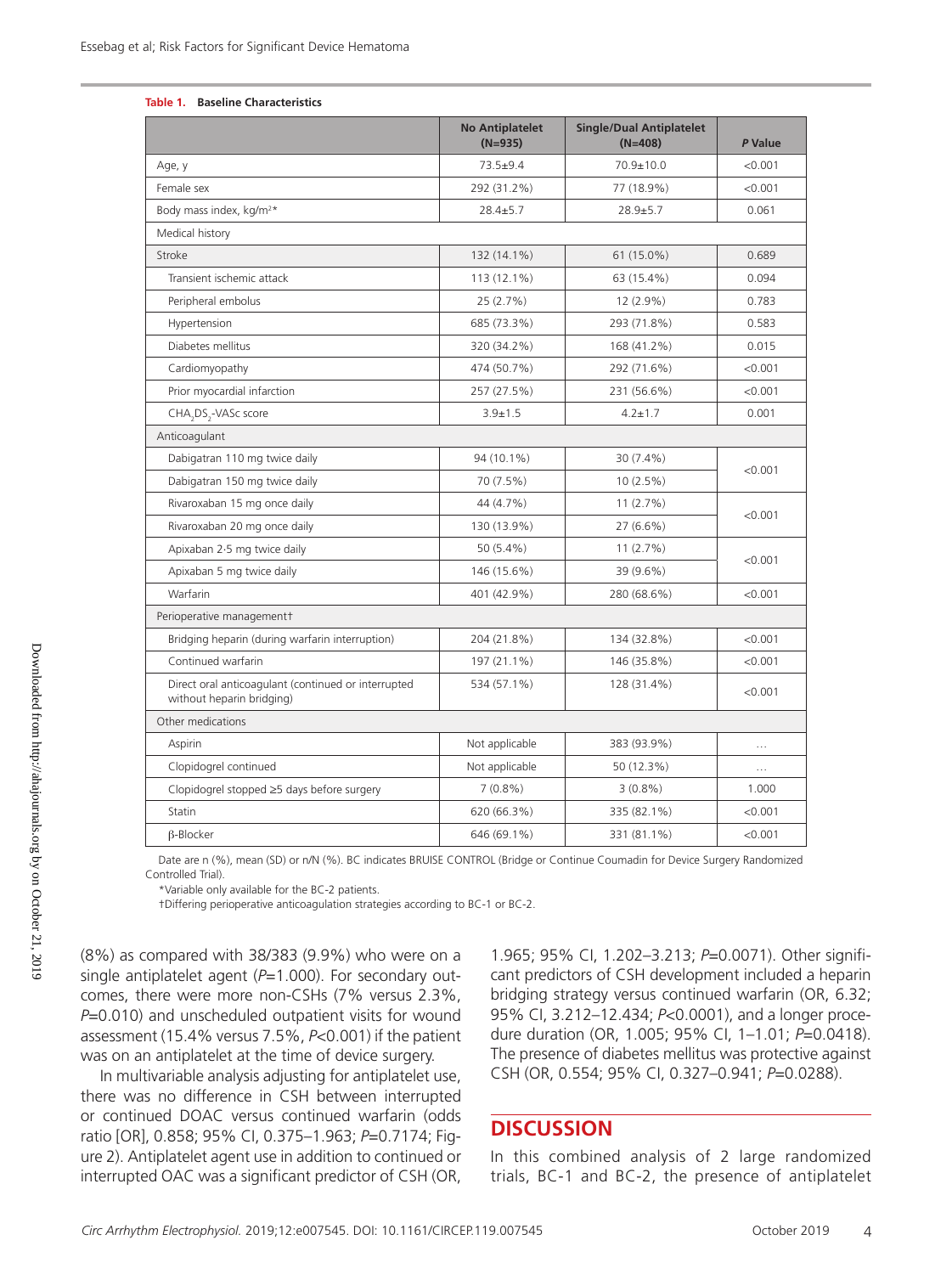#### **Table 2. Cardiac Implantable Device Therapy Operative Details**

|                                                             | <b>No</b><br><b>Antiplatelet</b><br>$(N=912)$ | Single/Dual<br><b>Antiplatelet</b><br>$(N=396)$ | P Value |
|-------------------------------------------------------------|-----------------------------------------------|-------------------------------------------------|---------|
| New implant of a pacemaker                                  | 273 (29.9%)                                   | 68 (17.2%)                                      | < 0.001 |
| Single                                                      | 127 (13.9%)                                   | 29 (7.3%)                                       | < 0.001 |
| Dual                                                        | 125 (13.7%)                                   | 38 (9.6%)                                       | 0.039   |
| Cardiac resynchronization                                   | 21 (2.3%)                                     | $1(0.3\%)$                                      | 0.008   |
| New implant of an implantable<br>cardioverter-defibrillator | 180 (19.7%)                                   | 135 (34.1%)                                     | < 0.001 |
| Single                                                      | 77 (8.4%)                                     | 65 (16.4%)                                      | < 0.001 |
| Dual                                                        | 37 (4.1%)                                     | 24 (6.1%)                                       | 0.114   |
| Cardiac resynchronization                                   | 66 (7.2%)                                     | 46 (11.6%)                                      | 0.009   |
| Device replacement or revision                              | 459 (50.3%)                                   | 193 (48.7%)                                     | 0.597   |
| Device generator change<br>only                             | 177 (19.4%)                                   | 52 (13.1%)                                      | 0.006   |
| Device generator change<br>with additional lead*            | 121 (13.3%)                                   | 56 (14.1%)                                      | 0.671   |
| Other                                                       | 161 (17.7%)                                   | 85 (21.5%)                                      | 0.105   |
| Details of surgery                                          |                                               |                                                 |         |
| Duration of procedure<br>(minutes) median (IQR)             | 41 (26-66)                                    | 50 (30-80.5)                                    | < 0.001 |
| Venous-access guidance                                      |                                               |                                                 |         |
| Peripheral venogram                                         | 215 (23.6%)                                   | 109 (27.5%)                                     | 0.278   |
| Ultrasonography                                             | 22 (2.4%)                                     | $4(1.0\%)$                                      | 0.082   |
| Intrapocket administration of<br>prohemostatic agent        | 32 (3.5%)                                     | 15 (3.8%)                                       | 0.806   |
| Pressure dressing applied<br>postoperatively                | 559 (61.3%)                                   | 232 (58.6%)                                     | 0.357   |
| Sandbag applied<br>postoperatively                          | 45 (4.9%)                                     | 37 (9.3%)                                       | 0.003   |

Data are n (%), median (IQR), mean (SD) or n/N (%). IQR indicates interquartile range.

\*Variable was only available for BC-2 patients.

medication (combined with anticoagulation) was a highly significant predictor, associated with a 2-fold increase in the risk of CSH. The presence of an antiplatelet agent also significantly increased the number of unscheduled outpatient visits for wound assements. Longer procedure duration was predictive of CSH as was a heparin bridging strategy as compared with continued warfarin even when accounting for the presence of an antiplatelet. Importantly, we found no difference in the frequency of CSH between a strategy of warfarin continuation versus a strategy of interrupted or continued DOAC at the time of device surgery. This is the first large study to compare use of a DOAC versus warfarin continuation at the time of device surgery.

Antiplatelet use has not received the same focus as OAC use at the time of device surgery. This may be in part due to older studies that did not find a significantly increased risk of hematoma in the setting of aspirin alone. Previous trials examined the risk of hematoma

#### **Table 3. Primary and Secondary Outcomes**

|                                                          | No<br><b>Antiplatelet</b><br>$(N=935)$ | Single/Dual<br><b>Antiplatelet</b><br>$(N=408)$ | P Value  |  |  |
|----------------------------------------------------------|----------------------------------------|-------------------------------------------------|----------|--|--|
| Primary outcome                                          |                                        |                                                 |          |  |  |
| Clinically significant<br>hematoma                       | 40 (4.3%)                              | 40 (9.8%)                                       | < 0.001  |  |  |
| Components of the primary outcome                        |                                        |                                                 |          |  |  |
| Hematoma prolonged<br>hospitalization                    | 13 (1.4%)                              | 10 (2.5%)                                       | 0.168    |  |  |
| Hematoma requiring<br>interruption of<br>anticoagulation | 36 (3.9%)                              | 37 (9.1%)                                       | < 0.001  |  |  |
| Hematoma requiring<br>reoperation                        | $6(0.6\%)$                             | $8(2.0\%)$                                      | 0.039    |  |  |
| Secondary outcomes                                       |                                        |                                                 |          |  |  |
| Non clinically significant<br>hematoma*                  | 12 (2.3%)                              | $9(7.0\%)$                                      | 0.010    |  |  |
| Any hematoma*                                            | 22 (4.1%)                              | 12 (9.4%)                                       | 0.016    |  |  |
| All-cause mortality                                      | $5(0.5\%)$                             | $2(0.5\%)$                                      | 1.000    |  |  |
| Pneumothorax                                             | $3(0.3\%)$                             | $1(0.3\%)$                                      | 1.000    |  |  |
| Hemothorax                                               | $\Omega$                               | $\Omega$                                        | .        |  |  |
| Cardiac tamponade                                        | $1(0.1\%)$                             | $1(0.3\%)$                                      | 0.516    |  |  |
| Significant pericardial<br>effusion                      | $1(0.1\%)$                             | 0                                               | 1.000    |  |  |
| Stroke                                                   | $2(0.2\%)$                             | $2(0.5\%)$                                      | 0.589    |  |  |
| Transient ischemic attack                                | $1(0.1\%)$                             | 0                                               | 1.000    |  |  |
| Non-CNS systemic embolism                                | 0                                      | $\Omega$                                        | .        |  |  |
| Myocardial infarction                                    | 0                                      | $1(0.3\%)$                                      | 0.304    |  |  |
| Deep vein thrombosis or<br>pulmonary embolism            | 0                                      | $\Omega$                                        | $\cdots$ |  |  |
| Superficial wound infection                              | $4(0.4\%)$                             | $1(0.3\%)$                                      | 1.000    |  |  |
| Device system infection                                  | $4(0.4\%)$                             | $5(1.2\%)$                                      | 0.141    |  |  |
| Unscheduled out-patient<br>visit                         | 70 (7.5%)                              | 63 (15.4%)                                      | < 0.001  |  |  |

Data are n/N (%). CNS indicates central nervous system.

\*Variables only available for BC-2 patients.

with antiplatelet use in nonanticoagulated patients.<sup>2,17,18</sup> Wiegand et al<sup>17</sup> reported in a retrospective review of 3164 patients (40.3% on aspirin) undergoing device surgery, that there was no increased risk of hematoma when the patient was on aspirin alone. In a prospective study, Kutinsky et al<sup>18</sup> found that clopidogrel use (most frequently in combination with aspirin), and not aspirin alone, was associated with a 2.3-fold increased risk of hematoma.<sup>18</sup> This risk was reduced in patients whose clopidogrel was held greater than 4 days before the procedure. Increased bleeding with DAPT was also reported by Tompkins et al<sup>2</sup> who retrospectively analyzed 1388 patients undergoing device implantation. The bleeding risk was not significantly higher in patients taking aspirin alone as compared with no antiplatelet medication (3.9% versus 1.6%; *P*=0.078), but significantly increased with a combination of aspirin and clop-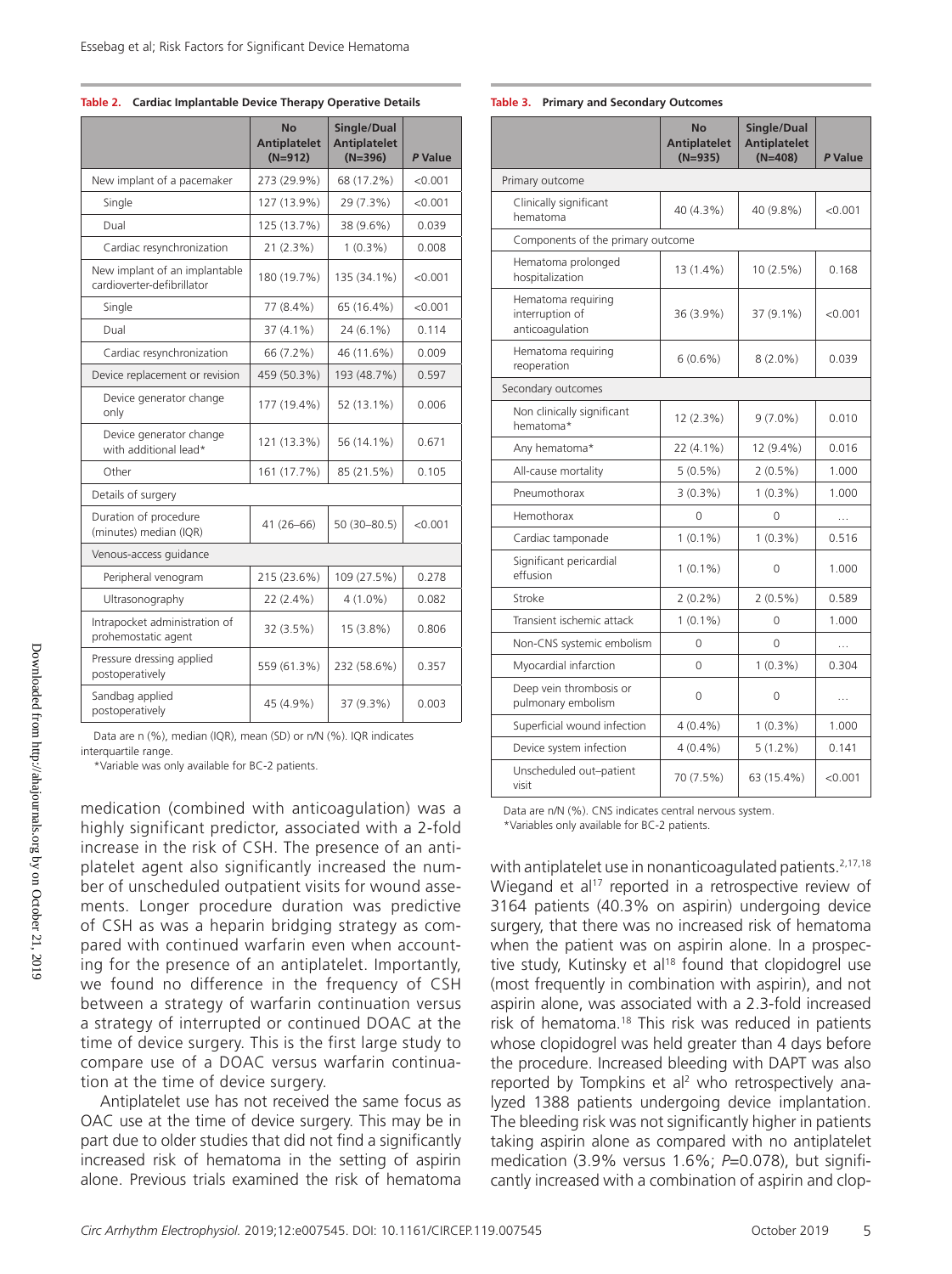

**Figure 2.** Multivariable analysis: predictors of clinically significant hematoma. Variables entered into multivariable analysis model were: BC-1/BC-2 (BRUISE CON-TROL [Bridge or Continue Coumadin for Device Surgery Randomized Controlled Trial]) study group (heparin bridging, continued warfarin, direct oral anticoagulant), age, sex, denovo vs non-denovo surgery, body mass index (kg/m<sup>2</sup>), diabetes mellitus, hypertension, duration of surgery, dual/single antiplatelet agent vs no antiplatelet agent. Only variables that remained with *P*<0.05 were retained in the final model.

idogrel (7.2% versus 1.6%; *P*=0.004).2 A meta-analysis that included studies of varying antiplatelet and OAC bridging strategies reinforced the findings of increased bleeding with DAPT (OR, 5.0; 95% CI, 3.0–8.3) but not with aspirin alone (OR, 1.5; 95% CI, 0.9-2.3).<sup>19</sup>

There are likely 2 main reasons for the contrast between our finding that concomitant single antiplatelet use led to a doubling of CSH and prior data suggesting no association. First, and most importantly all prior work examined antiplatelets alone; that is, without additional OAC use. There is no data on the risk associated with combined antiplatelet and OAC use during device surgery. Second, prior studies evaluating risk factors for pocket hematoma did not use the same objective definition of CSH and were not in the context of randomized trials.2,5,17,18,20 We did not find additional bleeding risk with DAPT in context of OAC (triple therapy), as demonstrated in other clinical situations, $2^{1,22}$ however, this may be due to the very small number of patients on triple therapy in our study.

Similar to our findings, prior studies have found that longer procedure duration has been associated with an increased risk for hematoma.2 Whether longer procedure duration creates the increased risk or increased pocket oozing leads to prolonged efforts to achieve hemostasis is uncertain. Other reported risk factors for pocket hematoma include increased age,5,20,23 congestive heart failure and renal dysfunction,<sup>5,20</sup> subpectoral ICD placement,<sup>17,20</sup> implant technique (increased risk with subclavian or axil-

lary as compared to cephalic approach),<sup>18</sup> biventricular device implantation,<sup>20</sup> permanent versus paroxysmal atrial fibrillation, and higher stroke risk profile.20 Conversely, the presence of diabetes mellitus was unexpectedly associated with a reduced risk of CSH in our study. Active measures to prevent CSH have included judicious use of electrocautery, intrapocket administration of prohemostatic agents,<sup>24</sup> and application of pressure dressings or sandbags; however none of these have been shown to reduce CSH. Although measures to reduce CSH were employed by operators in BC-1 and BC-2, including intrapocket administration of prohemostatic agents, and pressure dressings or sandbags applied postoperatively these were not associated with reduced CSH frequency.

The potential risk-benefit of interrupting antiplatelet therapy should consistently be estimated at the time of device surgery. It is noteworthy that in a significant proportion of patients, there may actually be no guideline indication for aspirin use in the setting of an OAC.<sup>25</sup> The ideal duration of DAPT after stent implantation remains inconclusive, mostly because the activation of platelets with resultant thrombosis occurs not only in response to implantation of a stent, but also as part of the process of atherosclerosis.26 As a result, in the setting of concomitant OAC use in stable, event-free patients post stenting, discontinuation of all antiplatelet agents at 1 year is encouraged based on studies demonstrating that OACs alone are superior to aspirin post acute coronary syndrome.27,28 Wherever possible, consideration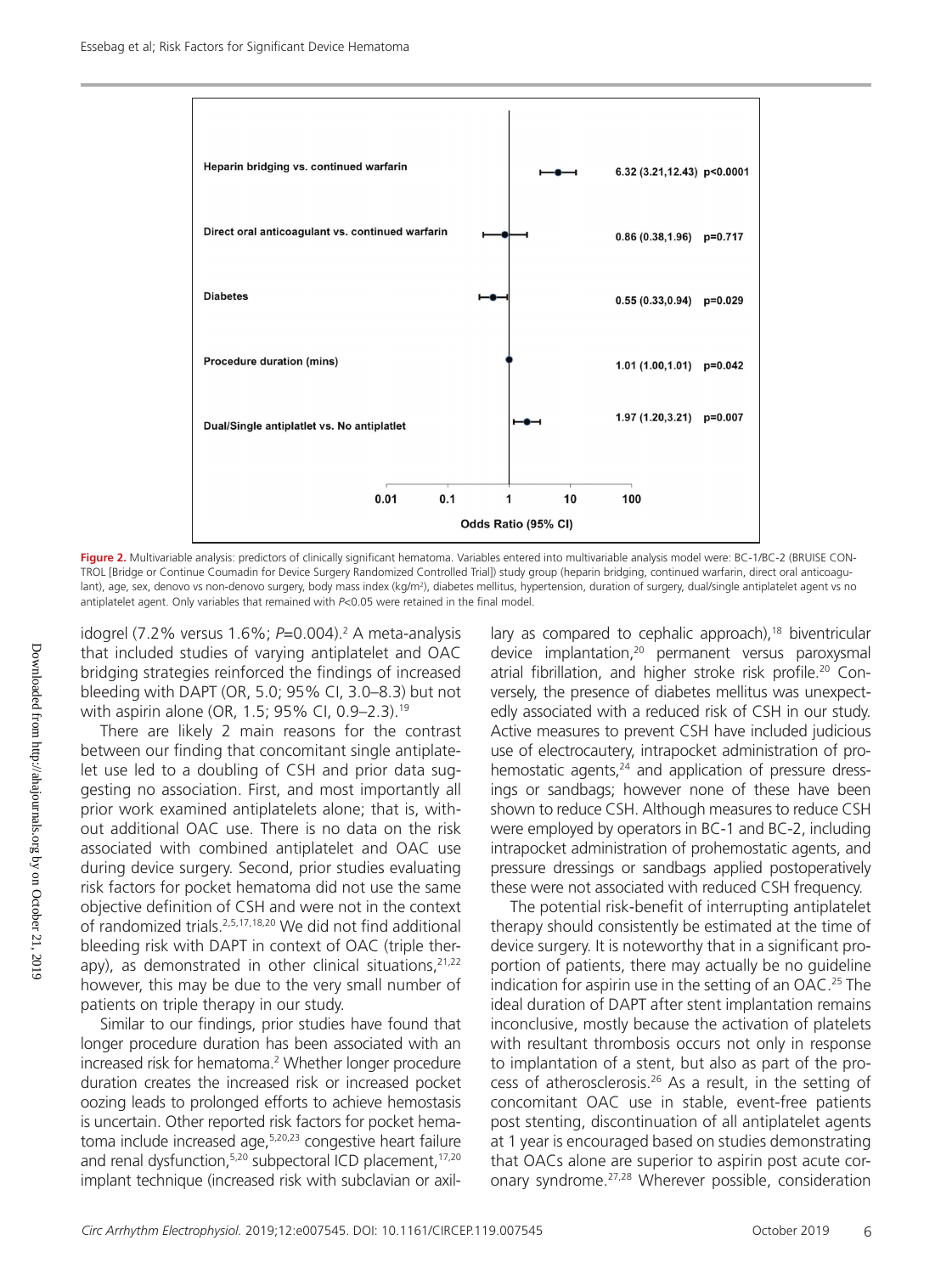should be made for delaying elective device surgery until safe to stop antiplatelet medications, or temporarily interrupting antiplatelet agents that are not clearly indicated in the setting of chronic OAC use.

#### **Limitations**

The lack of operator blinding may have led to an imbalance of perioperative factors such as intrapocket prohemostatic agent, pressure dressing, and sandbag use; however, previously published BC-1 and BC-2 analyses did not find an association between these factors and the risk of CSH. This study was not powered to compare the effect of dual versus single antiplatelet therapy. Although BC-1 and BC-2 were randomized clinical trials, this study was of an observational design where causality may not be inferred.

#### **Conclusions**

In this study of combined BC-1 and BC-2 patients, concomitant antiplatelet therapy doubled the risk of CSH. No difference in CSH was found between DOAC versus continued warfarin. In anticoagulated patients undergoing elective or semi-urgent device surgery, the patient specific benefit/risk of holding an antiplatelet should be carefully considered. As such, carefully considered antiplatelet interruption should be part of the perioperative management strategy, with consideration for delaying elective device surgery until safe to stop the antiplatelet.

#### **ARTICLE INFORMATION**

Received March 6, 2019; accepted August 7, 2019.

The Data Supplement is available at [https://www.ahajournals.org/doi/](https://www.ahajournals.org/doi/suppl/10.1161/CIRCEP.119.007545) [suppl/10.1161/CIRCEP.119.007545](https://www.ahajournals.org/doi/suppl/10.1161/CIRCEP.119.007545).

\*A list of all BRUISE CONTROL Investigators is given in the [Data Supplement.](https://www.ahajournals.org/doi/suppl/10.1161/CIRCEP.119.007545)

#### **Authors**

Vidal Essebag, MD, PhD; Jeff S. Healey, MD, MSc; Jacqueline Joza, MD; Pablo B. Nery, MD; Eli Kalfon, MD; Tiago L.L. Leiria, MD, PhD; Atul Verma, MD; Felix Ayala-Paredes, MD; Benoit Coutu, MD; Glen L. Sumner, MD; Giuliano Becker, MD; François Philippon, MD; John Eikelboom, MD, MSc; Roopinder K. Sandhu, MD; John Sapp, MD; Richard Leather, MD; Derek Yung, MD; Bernard Thibault, MD; Christopher S. Simpson, MD; Kamran Ahmad, MD; Satish Toal, MD; Marcio Sturmer, MD; Katherine Kavanagh, MD; Eugene Crystal, MD; George A. Wells, MSc, PhD; Andrew D. Krahn, MD; David H. Birnie, MD; for the BRUISE CONTROL Investigators\*

#### **Correspondence**

Vidal Essebag, MD, PhD, McGill University, Director of Cardiac Electrophysiology, McGill University Health Centre, 1650 Cedar Ave, Room E5-200, Montreal, QC, H3G 1A4. Email [vidal.essebag@mcgill.ca](mailto:vidal.essebag@mcgill.ca)

#### **Affiliations**

McGill University, McGill University Health Centre and Hôpital Sacré-Coeur de Montréal, QC, Canada (V.E.). McGill University, McGill University Health Centre, Montreal, QC, Canada (J.J.). McMaster University, Hamilton Health Sciences, Population Health Research Institute, Hamilton, ON, Canada (J.S.H.,

J.E.,). Department of Medicine, University of Ottawa, University of Ottawa Heart Institute, ON, Canada (P.B.N., G.A.W., D.H.B.). Galilee Medical Centre, Naharyia, Israel (E.K.). Instituto de Cardiologia, Fundacao Universidade de Cardiologia, Porte Alegre, RS, Brazil (T.L.L.L). Southlake Regional Health Centre, Newmarket, ON, Canada (A.V.). Université de Sherbrooke, Hopital Fleurimont (F.A.-P.). Centre Hospitalier de L'Université de Montreal, Hopital Hotel-Dieu, QC, Canada (B.C.). University of Calgary, Libin Cardiovascular Institute, Foothills Medical Centre, AB, Canada (G.L.S., K.K.). Hôpital du Sacré-Coeur de Montréal, QC, Canada (G.B., M.S.). Laval University, Quebec Heart Institute, Quebec City, Canada (F.P.). University of Alberta, Edmonton, Canada (R.K.S.). Dalhousie University, QEII Health Sciences Centre, Halifax, NS, Canada (J.S.). Department of Medicine, University of British Columbia, Vancouver, Canada (R.L.). Scarborough Health Network, University of Toronto, Clinical Adjunct, ON, Canada (D.Y.). Montreal Heart Institute, Université de Montreal, QC, Canada (B.T.). Heart Rhythm Service, Queen's University, Kingston ON, Canada (C.S.S.). University of Toronto, St Michael's Hospital, ON, Canada (K.A.). Saint John Regional Hospital, NB, Canada (S.T.). Arrhythmia Services, Schulich Heart Centre, Sunnybrook Health Sciences Centre, University of Toronto, ON, Canada (E.C.). University of British Columbia, Vancouver, Canada (A.D.K.).

#### **Acknowledgments**

We thank Karen MacDonald for central study co-ordination and Keri O'Reilly for data entry. We thank staff at the UOHI CVS Research Methods Center for database and statistical support/analysis: Lily Chen, My-Linh Tran, Jordan Bernick, and Liz Yetisir.

#### **Sources of Funding**

Bruise Control-1 was supported by an operating grant from the Canadian Institutes of Health Research (CIHR), a CIHR Clinician Scientist Award (Dr Essebag) and an Innovations grant from the University of Ottawa Heart Institute Academic Medical Organization Alternate Funding Program (funded by the Ministry of Health of Ontario). Bruise Control-2 was supported by a grant from the Heart and Stroke Foundation of Canada (grant number G-14-0005725), a Fonds de recherché du Quebec-Santé (FRQS) Clinical Research Scholar Award (Dr Essebag) and grants from Boehringer Ingelheim, Germany; Bayer Health-Care AG, Leverkusen, Germany; Pfizer and Bristol-Myers Squibb, NY.

#### **Disclosures**

Dr Essebag reports personal fees from Bayer, personal fees from Boehringer Ingelheim, personal fees from BMS Pfizer, personal fees from Servier, during the conduct of the study (Modest). Dr Healey reports Research grants and speaking fees from Bristol-Meyers-Squibb and Pfizer. Speaking fees from Servier; research grants and speaking fees from Medtronic and Boston Scientific (Modest). Dr Verma reports grants from Bayer, grants from Medtronic, grants from Biosense Webster, outside the submitted work (Modest). Dr Coutu reports personal fees from Bayer, outside the submitted work (Modest). Dr Eikelboom reports honoraria and grant support from Astra Zeneca, Bayer, Boehringer Ingelheim, Bristol-Myers-Squibb/Pfizer, Daiichi Sankyo, Glaxo Smith Kline, Janssen, Sanofi Aventis and Eli Lilly as well as a personnel award from the Heart and Stroke Foundation (Modest). Dr Sandhu reports grant support from Servier (Modest). Dr Thibault reports personal fees and other from Medtronic, personal fees and other from Abbott (Modest). Dr Birnie reports grants from Boehringer Ingelheim, Germany, grants from Pfizer and Bristol-Myers Squibb, New York, during the conduct of the study (Modest). The other authors report no conflicts.

#### **REFERENCES**

- 1. Birnie DH, Healey JS, Wells GA, Verma A, Tang AS, Krahn AD, Simpson CS, Ayala-Paredes F, Coutu B, Leiria TL, Essebag V; BRUISE CONTROL Investigators. Pacemaker or defibrillator surgery without interruption of anticoagulation. *N Engl J Med*. 2013;368:2084–2093. doi: 10.1056/NEJMoa1302946
- 2. Tompkins C, Cheng A, Dalal D, Brinker JA, Leng CT, Marine JE, Nazarian S, Spragg DD, Sinha S, Halperin H, Tomaselli GF, Berger RD, Calkins H, Henrikson CA. Dual antiplatelet therapy and heparin "bridging" significantly increase the risk of bleeding complications after pacemaker or implantable cardioverter-defibrillator device implantation. *J Am Coll Cardiol*. 2010;55:2376–2382. doi: 10.1016/j.jacc.2009.12.056
- 3. Li HK, Chen FC, Rea RF, Asirvatham SJ, Powell BD, Friedman PA, Shen WK, Brady PA, Bradley DJ, Lee HC, Hodge DO, Slusser JP, Hayes DL, Cha YM. No